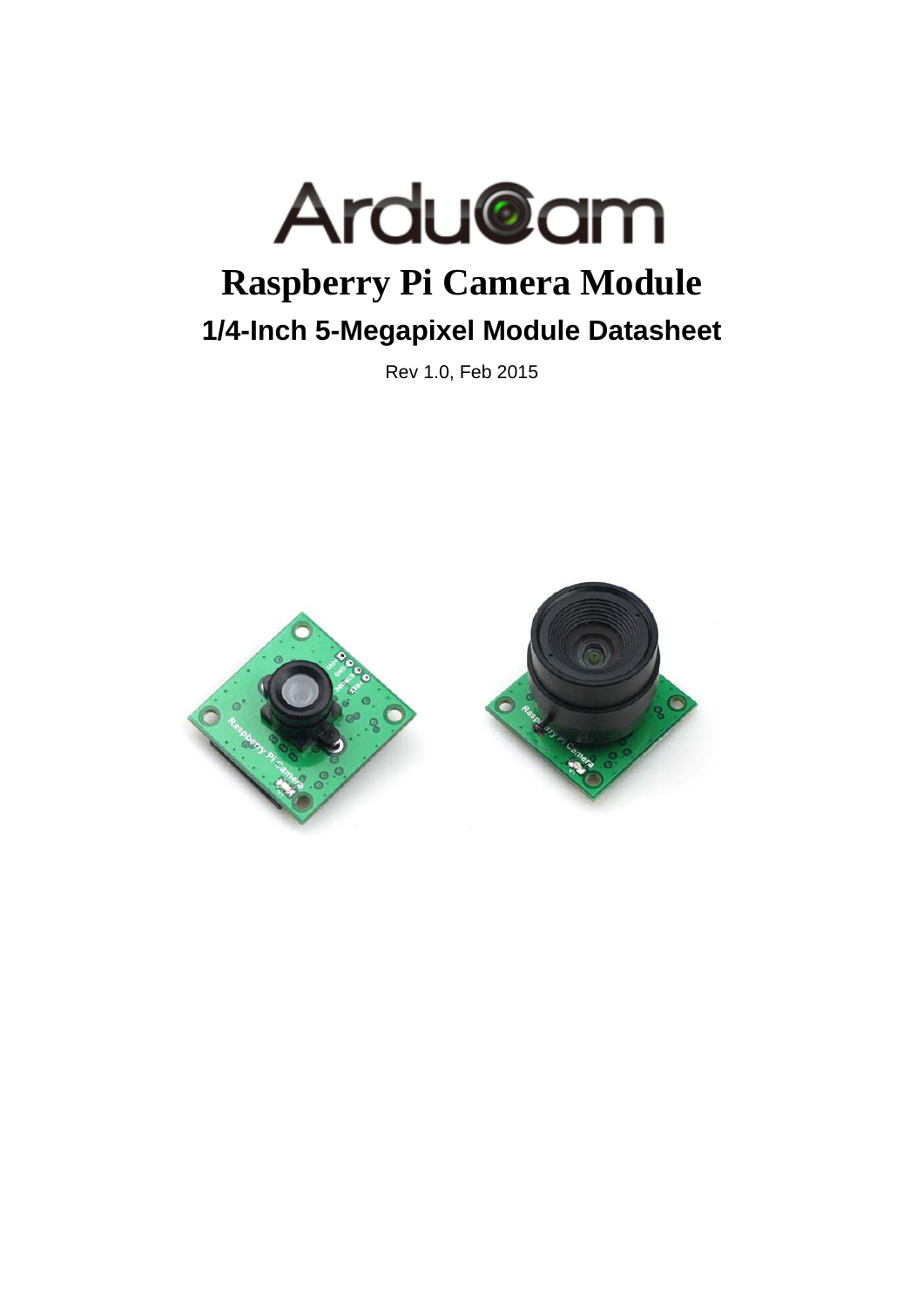

#### **Table of Contents**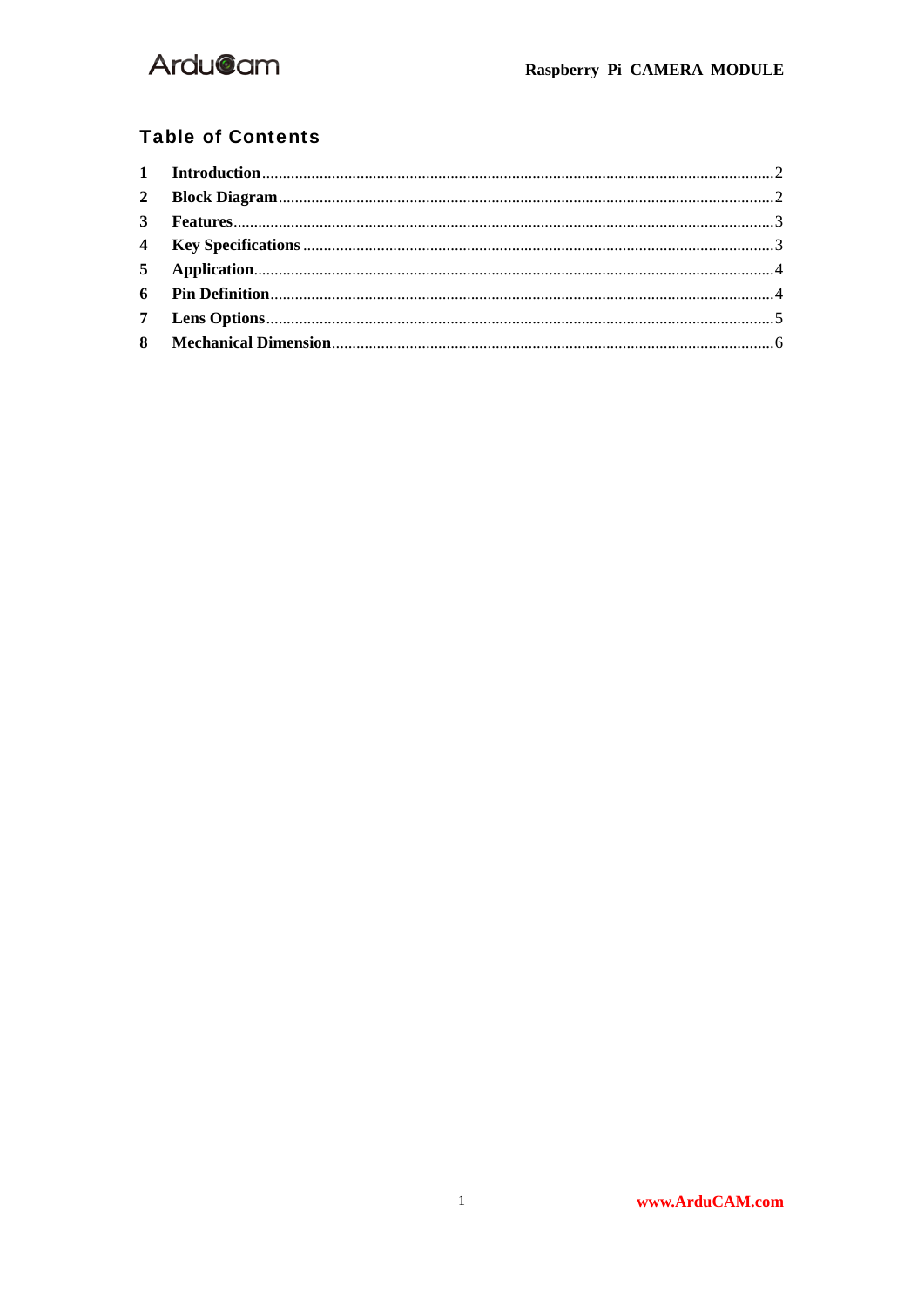## **1 Introduction**

In order to meet the increasing need of Raspberry Pi compatible camera modules. The ArduCAM team now released a revision C add-on camera module for Raspberry Pi which is fully compatible with official one. It optimizes the optical performance than the previous Pi cameras, and give user a much clear and sharp image. Also it provides the FREX and STROBE signals which can be used for multi-camera synchronize capture with proper camera driver firmware.

It attaches to Raspberry Pi by way of one of the two small sockets on the board upper surface. This interface uses the dedicated CSI interface, which was designed especially for interfacing to cameras. The CSI bus is capable of extremely high data rates, and it exclusively carries pixel data. The camera is supported in the latest version of Raspbian, Raspberry Pi's preferred operating system

The board itself is tiny, at around 36mm x 36mm. The highlight of our module is that the Lens is replaceable compared to official one, making it perfect for mobile or other applications where size and image quality are important. It connects to Raspberry Pi by way of a short ribbon cable. The camera is connected to the BCM2835/BCM2836 processor on the Pi via the CSI bus, a higher bandwidth link which carries pixel data from the camera back to the processor. This bus travels along the ribbon cable that attaches the camera board to the Pi.

The sensor itself has a native resolution of 5 megapixel, and has a fixed focus lens onboard. In terms of still images, the camera is capable of 2592 x 1944 pixel static images, and also supports 1080p30, 720p60 and 640x480p60/90 video.



### **2 Block Diagram**

Note: Raspberry Pi camera module only support MIPI interface, it doesn't support DVP interface..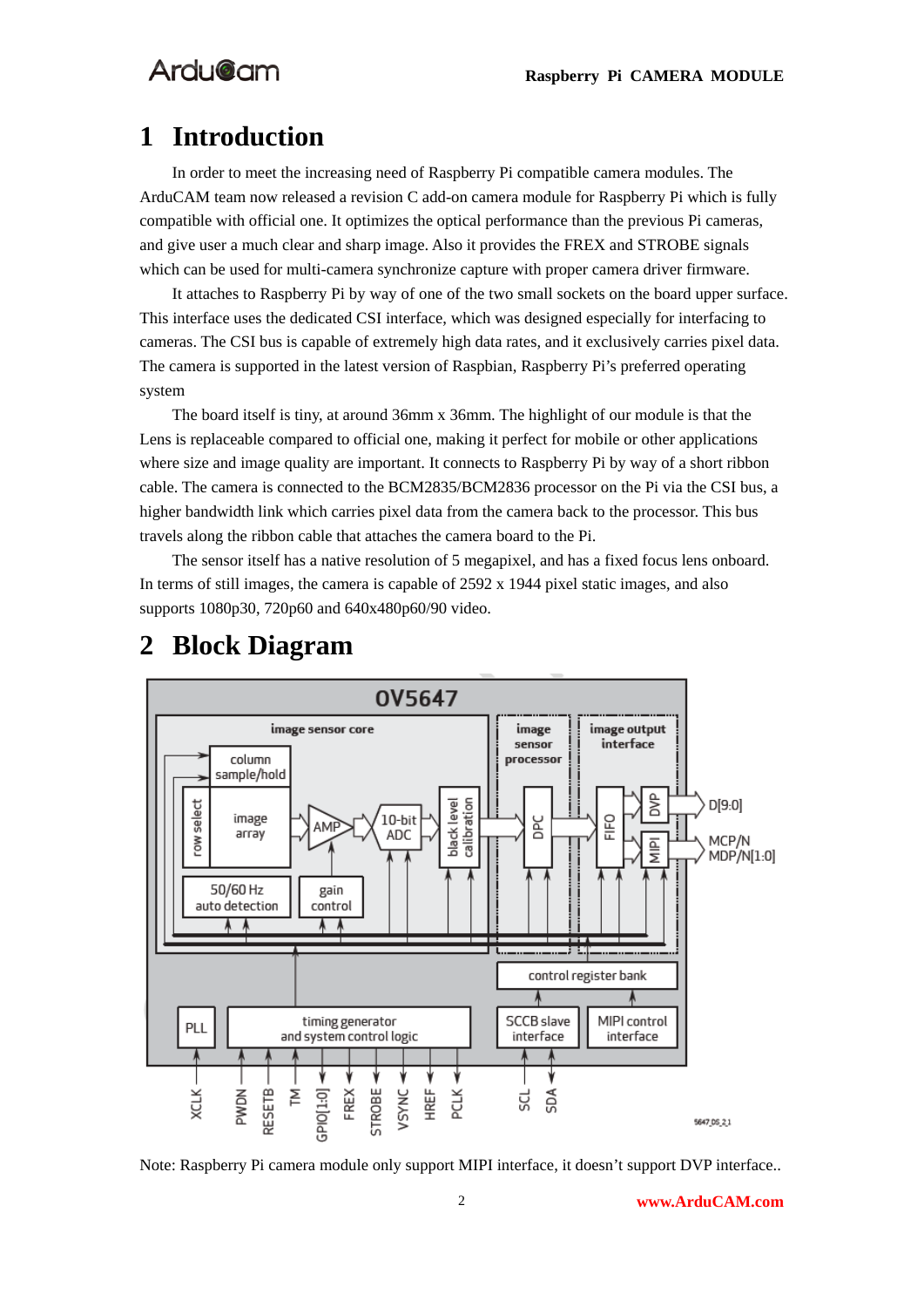

#### **3 Features**

- High-Definition video camera for Raspberry Pi Model A/B/B+ and Raspberry Pi 2
- $\triangleright$  Omnivision OV5647 sensor in a fixed-focus module with replaceable Lens
- Eens holder:  $M12x0.5$ , CS mount or C mount
- $>$  5MPixel sensor
- $\triangleright$  Integral IR filter
- $\triangleright$  Still picture resolution: 2592 x 1944
- $\triangleright$  Max video resolution: 1080p
- $\triangleright$  Max frame rate: 30fps
- Support FREX/ STROBE feature
- $\geq$  Size: 36 x 36 mm
- 15 cm flat ribbon cable to 15-pin MIPI Camera Serial Interface (CSI) connector

## **4 Key Specifications**

- $\blacksquare$  active array size: 2592 x 1944
- power supply:  $\blacksquare$ core:  $1.5V \pm 5%$  (with embedded 1.5V regulator) analog: 2.6 ~ 3.0V (2.8V typical)  $I/O: 1.7V \sim 3.0V$
- power requirements: active: TBD standby: TBD
- temperature range: operating: -30°C to 70°C (see table 8-2) stable image: 0°C to 50°C (see table 8-2)
- output formats: 8-/10-bit RGB RAW output
- $\blacksquare$  lens size:  $1/4"$
- lens chief ray angle: 24° (see figure 10-2)
- input clock frequency: 6~27 MHz
- S/N ratio: TBD  $\blacksquare$
- **dynamic range: TBD**
- maximum image transfer rate: QSXGA (2592 x 1944): 15 fps 1080p: 30 fps 960p: 45 fps 720p: 60 fps VGA (640 x 480): 90 fps QVGA (320 x 240): 120 fps
- sensitivity: TBD
- shutter: rolling shutter / global shutter  $\blacksquare$
- maximum exposure interval: 1968 x t<sub>ROW</sub>  $\blacksquare$
- pixel size: 1.4 um x 1.4 um  $\blacksquare$
- well capacity: TBD  $\blacksquare$
- dark current: TBD  $\blacksquare$
- fixed pattern noise (FPN): TBD  $\blacksquare$
- image area: 3673.6 um x 2738.4 um  $\blacksquare$
- die dimensions: 5520 µm x 4700 µm  $\blacksquare$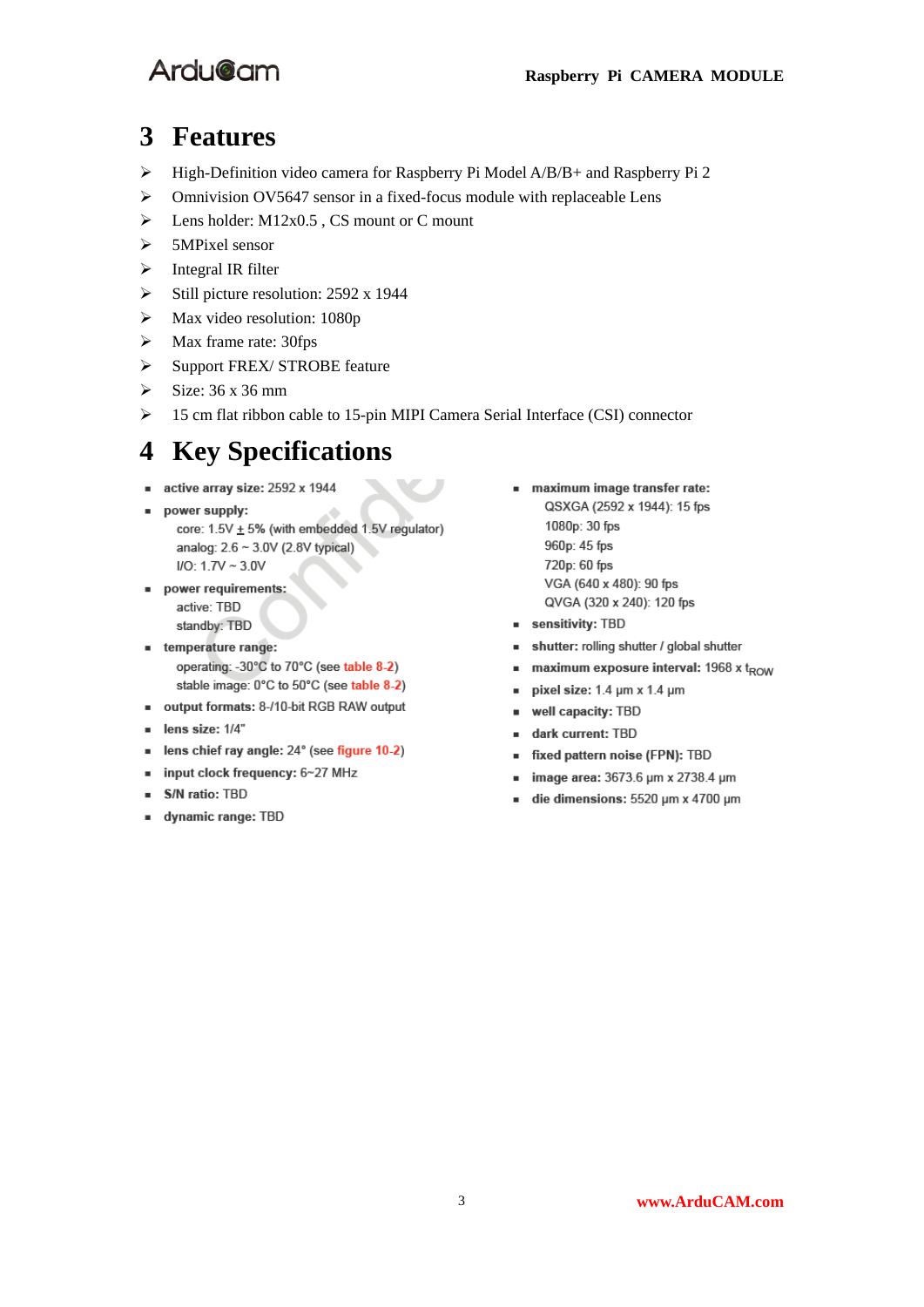

# **5 Application**

- $\triangleright$  Cellular phones
- PDAs
- $\triangleright$  Toys
- $\triangleright$  Other battery-powered products
- Can be used in Raspberry Pi, ARM, DSP, FPGA platforms



# **6 Pin Definition**

Table 1 P1 Connector Pin Definition

| Pin No.                                                 | <b>PIN NAME</b> | <b>TYPE</b>                     | <b>DESCRIPTION</b>                     |  |  |  |
|---------------------------------------------------------|-----------------|---------------------------------|----------------------------------------|--|--|--|
| 1                                                       | <b>DGND</b>     | Ground                          | Power ground                           |  |  |  |
| 2                                                       | CAM_D0_N        | Output                          | MIPI data lane0 negative output        |  |  |  |
| 3                                                       | CAM DO P        | Output                          | MIPI data lane0 positive output        |  |  |  |
| 4                                                       | <b>DGND</b>     | Ground                          | Power ground                           |  |  |  |
| 5                                                       | CAM_D1_N        | Output                          | MIPI data lane1 negative output        |  |  |  |
| CAM_D1_P<br>6<br>Output                                 |                 | MIPI data lane1 positive output |                                        |  |  |  |
| $\overline{7}$<br><b>DGND</b><br>Ground<br>Power ground |                 |                                 |                                        |  |  |  |
| 8                                                       | CAM_C_N         | Output                          | MIPI clock negative output             |  |  |  |
| 9                                                       | CAM_C_P         | Output                          | MIPI clock positive output             |  |  |  |
| <b>DGND</b><br>10<br>Ground<br>Power ground             |                 |                                 |                                        |  |  |  |
| 11                                                      | POWER EN        | Input                           | Camera module power enable active high |  |  |  |
| 12                                                      | LED_EN          | Input                           | Reserved                               |  |  |  |
| 13                                                      | <b>SCL</b>      | Input                           | <b>Two-Wire Serial Interface Clock</b> |  |  |  |
| 14                                                      | <b>SDA</b>      | Bi-directional                  | Two-Wire Serial Interface Data I/O     |  |  |  |
| 15                                                      | $+3.3V$         | <b>POWER</b>                    | 3.3v Power supply                      |  |  |  |
| Table 2 P2 Connector Pin Definition                     |                 |                                 |                                        |  |  |  |
| $\mathbf{m}$ and $\mathbf{m}$                           |                 |                                 | <b>BERGARDERS</b>                      |  |  |  |

| Pin No. | <b>PIN NAME</b> | <b>TYPE</b>  | <b>DESCRIPTION</b>     |
|---------|-----------------|--------------|------------------------|
|         | $+3.3V$         | <b>POWER</b> | 3.3v Power supply      |
| 2       | <b>DGND</b>     | Ground       | Power ground           |
| 3       | <b>STROBE</b>   | Output       | Strobe output          |
| 4       | <b>FREX</b>     | input        | Frame exposure control |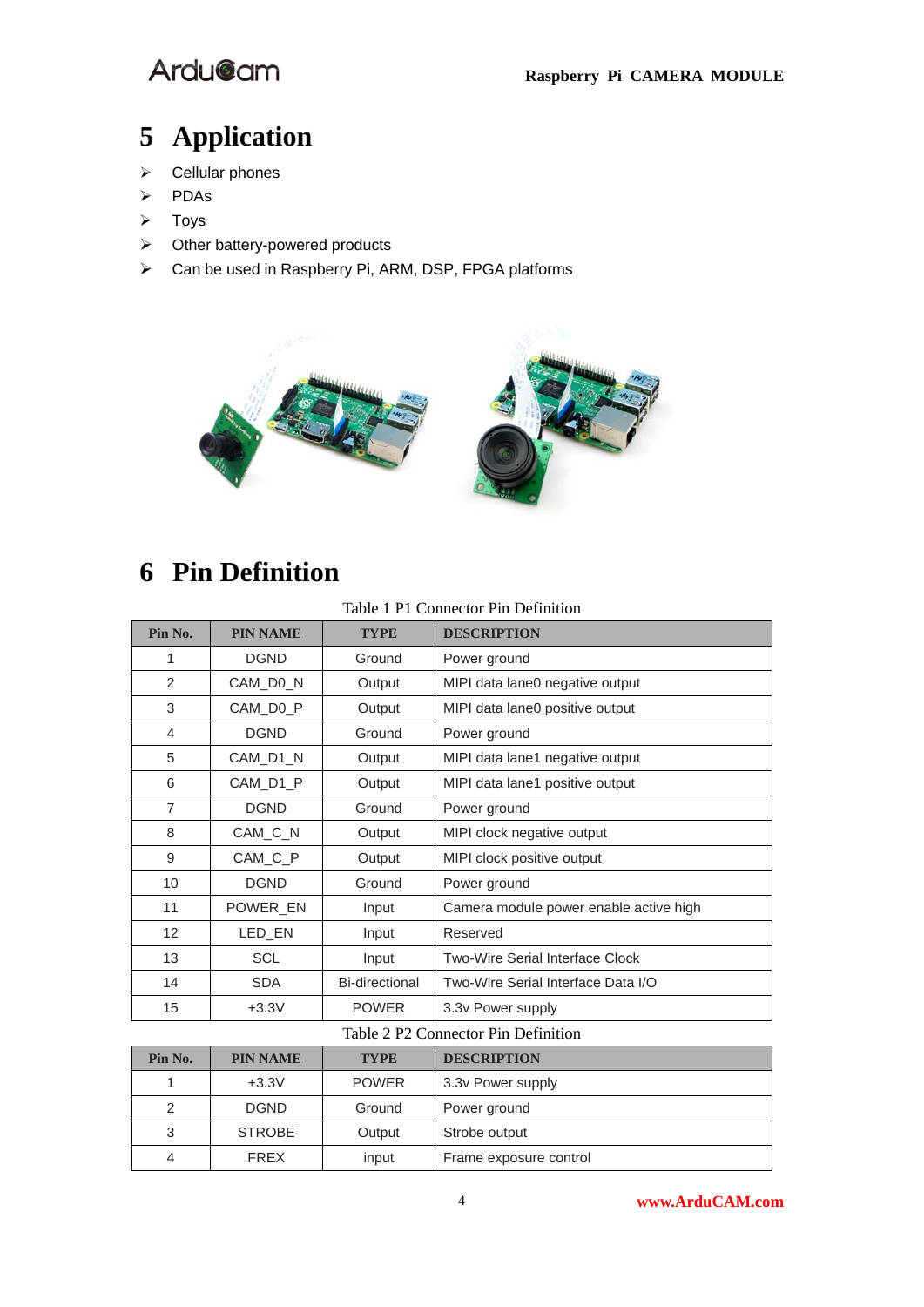# **7 Lens Options**

The Raspberry Pi camera shipped with default LS-40136 (M12x0.5 mount) and LS-6018 (CS mount), Lenses specification list as follows. Please contact us  $\frac{\text{admin@arducam.com}}{\text{admin@orducam.com}}$  for more lens options.

#### **LS-40136 Lens Specification**

- A. Specification: LS-40136
	- 1. sensor size: 1/4"
	- 2. focal length(EFL): 3. 2 mm
	- 3. F/NO(infinition): 2. 0
	- 4. back focal length: 1.6 mm
	- 6. Field of view: Diagonal, 85°; Horzongtal, 63. 7°; Vertical,70°; 7. Thread size: M12+P0.5
	- 8. Element: 5E+IR





#### **LS-6018 Lens Specification**



Technical parameters

| 型号<br>Model No.     | $LS-6018CS$            | 视场角<br>Field of View | 68°        |
|---------------------|------------------------|----------------------|------------|
| 焦距<br>Focal Length  | 6. OMM                 | 外型尺寸<br>Dimensions   | $Φ28*24.2$ |
| 通光口径<br>Aperture(F) | 1.4                    | 近摄距离<br>M.O.D(m)     | 0.1        |
| 接口<br>Mount         | $\mathbf{c}\mathbf{s}$ | 净<br>重<br>Weight(q)  | 29.0       |
| 靶面尺寸<br>Format      | 1/2.7''                | 注<br>Remarks         | Metal      |